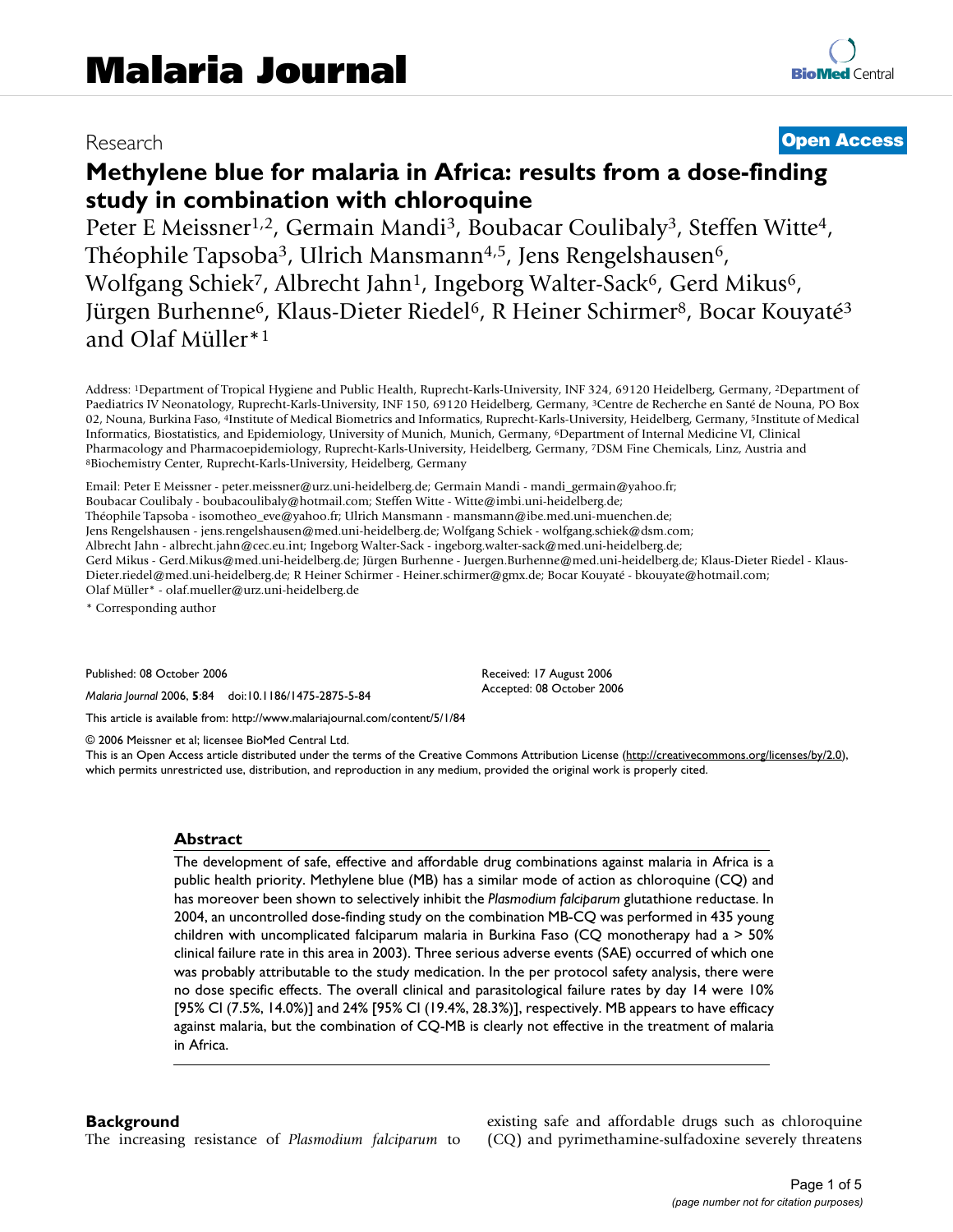the available options for malaria control in sub-Saharan Africa (SSA) [1]. To maximise efficacy and to minimise resistance development, malaria combination therapy has become a new paradigm [2]. Although a small number of new malaria drugs including artemisinin derivates have been developed in recent years, these are usually too expensive for unsubsidised use in SSA.

Methylene blue (MB) has already been used some 100 years ago against malaria but it disappeared when CQ and other drugs entered the market [3]. MB, a specific inhibitor of *P. falciparum* glutathione reductase, has the potential to reverse CQ resistance and it prevents the polymerization of haem into haemozoin similar to 4 amino-quinoline antimalarials [4]. It has recently been shown that the combination MB-CQ is safe in adults and children with and without G6PD deficiency [5-7]. However, oral MB given twice daily (4 mg/kg/day) together with a standard dose of CQ over three days was not effective in the treatment of uncomplicated malaria in young children of Nouna town in Burkina Faso in 2003. The day 14 CF rate was 53.7%, 95% CI 37.4–69.3, in the CQ control arm [7]. The aim of the present study was to assess the safety and efficacy of higher and more frequent MB doses in combination with CQ in a comparable study population in the same area.

# **Materials and methods**

A single centre uncontrolled trial with three dose levels was conducted during the rainy season 2004 at the district hospital of Nouna in north-western Burkina Faso, an area of intense malaria transmission [8]. Febrile children from Nouna town were invited to the hospital for examination and treatment. Inclusion criteria were age 6–59 months, uncomplicated malaria (axillary temperature  $\geq 37.5^{\circ}$ C and ≥ 2.000 *P. falciparum* asexual parasites per μl blood), haemoglobin  $\geq 8$  g/dl, absence of severe malaria and other significant disease, and informed written consent. The study was conducted in accordance with the internationally established principles for GCP and controlled by a data safety monitoring board (DSMB). The protocol was approved by the Ethics Committee of the University of Heidelberg and the local Ethics Committee in Burkina Faso.

Children were recruited for the three dose levels sequentially. In addition to receiving a total CQ dose of 25 mg/ kg  $(10 \text{ mg/kg}$  on days 0 and 1, and 5 mg/kg on day 2), study children received total doses of MB of 36, 54, and 72 mg/kg respectively. At each dose level children were block-randomized by envelope to two or four MB doses per day. MB (Mayrhofer Pharmazeutika, Linz/Austria) was given as a 2.3% solution with fruit flavouring and honey supplement to mask the bitter taste. CQ (tablets or syrup) was taken from the essential drug stock of the hospital. In case of vomiting within 30 minutes after intake, the drugs were re-administered once.

The dose escalation process for a dosage regimen went into the next higher dosage level if the safety (i.e. onesided 95% CI for the incidence of relevant adverse events below 0.1) and the efficacy criterion (i.e. one-sided 95% CI for the incidence of CF below 0.15) were fulfilled at most in one dosage level.

Study participants were hospitalized for 72 hours. Treatment failures were managed according to national guidelines. Children were systematically examined on day 0, 1, 2, 3, 4 and 14. Blood samples were processed with standard methods in the laboratory of the *Centre de Recherche en Santé de Nouna* (CRSN) [6]. Methaemoglobin formation was monitored twice daily on day 0 and once on day 1, 2 and 3. Other laboratory parameters like liver enzymes, serum creatinine or the phenotypical G6PD status were available at any time if clinically indicated. Based on filter paper blood samples, the G6PD genotype was determined in Germany [9].

Treatment outcomes were classified according to the WHO guidelines from 2003 as adequate clinical and parasitological response (ACPR), early treatment failure (ETF), late clinical failure (LCF), late parasitological failure (LPF) and clinical failure ( $CF = ETF + LCF$ ) [10].

Assuming a 10% drop-out rate, 72 patients per group and dose level were needed to discover relevant safety and efficacy scenarios with a power of 80% and to avoid a false positive dose effect with probability of 95%. The sample size estimation assumed the independence of the efficacy outcome and the safety outcome. The null hypothesis had to be rejected in each level if the incidence of the relevant study adverse events fell below 10%. For treatment outcomes, the null hypothesis was rejected if the CF rate was below 15%. The safety analysis was based on the children who have received at least one dose of CQ-MB (FAS = full analysis set). Efficacy data were assessed in the population of children who received the full course of treatment (per protocol population, PP). All data were double entered and SAS® 8.2 was used to analyse the data. Continuous variables in two groups were compared with the nonparametric Wilcoxon-Mann-Whitney (WMW) or Kruskal-Wallis Test (KW), categorical variables with Chi-square-test (Chi). The clinical failure rates were analysed using the two fixed factors (group and level) in a logistic regression model, likelihood ratio tests (LR) were conducted.

# **Results**

Overall, 435 children were included into the study, 412 in the FAS analysis and 364 in the PP analysis (Figure 1). The lower number in level 3 is explained by an insufficient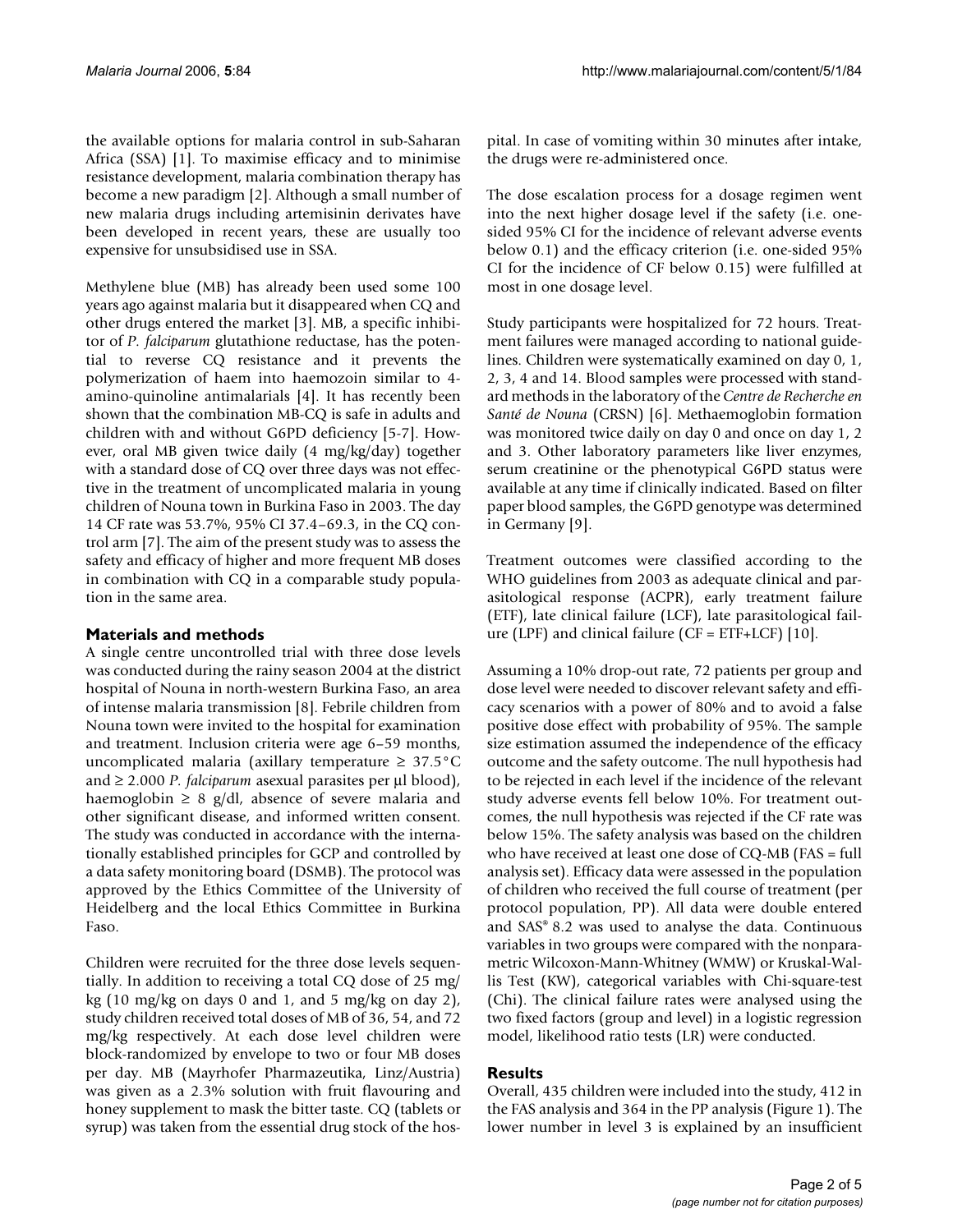

number of malaria cases occurring at the end of the rainy season. There were no significant differences in baseline parameters between the two randomized groups. Between the three dose levels there were differences in prior treatment (37.4%, 30.0%, 21.7%, p<sub>Chi</sub> = 0.0233), age (31.6, 32.1, 36.9 months,  $p_{KW} = 0.0124$ ), and in methaemoglobin (1.5, 1.1, 1.1%,  $p_{KW}$  < 0.0001). Overall 88/409 (21.5%) of FAS children were found to be genotypically G6PD deficient (50 heterozygote, 38 homo- or hemizygote).

There were three serious adverse events in 412 patients (0.7%, 95% CI 0.2–2.1). During dose level 2, one child progressed to severe malaria within 24 hours of inclusion into the study and one child died of diarrhoea on day 8. During dose level 3, in one G6PD deficient male child the Hb dropped from 8.7 g/dl at inclusion to 4.7 g/dl on day5 but improved afterwards on iron supplementation. Clinically there were no signs of haemolysis and total serum bilirubin was normal on day 3. In seven other children the Hb value dropped by more than 3 g/dl, three of these were found to be G6PD deficient. There were no major differences in the incidence of other adverse events between study groups and dose levels (data not shown).

Efficacy outcomes are given in Table 1. The overall day 14 CF and LPF rates were 38/364 (10.4%, 95% CI 7.5–14.0) and 86/364 (23.6%, 95% CI 19.4–28.3) respectively without interactions between groups and drug levels (see Table 1).

# **Discussion**

The results of this study provide some indirect evidence that MB, a cheap drug which is registered in most countries, could be effective as treatment of uncomplicated malaria in SSA. Compared to the low efficacy demonstrated in a previous study where a low dosage of MB (12 mg per kg over three days) in combination with CQ was used, the CQ-MB combination in this study appeared to be more effective at three to six times higher MB doses (36–72 mg per kg over three days) [7]. However, although the present study was done during a comparable time period and in a comparable study population, the results of these two studies are not fully comparable due to possibly different incidences of other febrile diseases as well as differences in malaria transmission intensity between the year 2003 and 2004.

There were no differences in efficacy between a two times and a four times daily regimen in this dose-finding study; this suggests that a more than twice daily MB regimen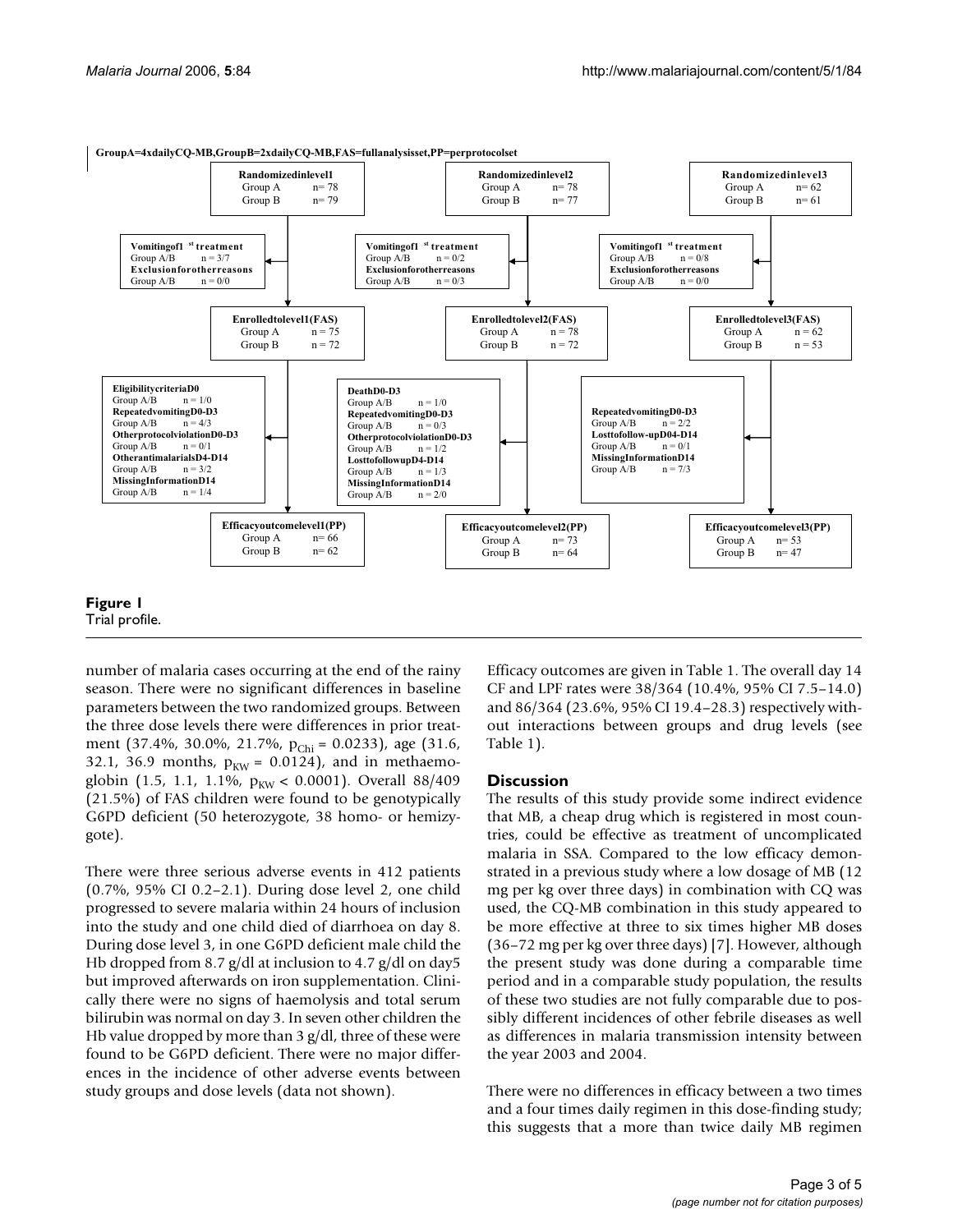|                    | $2 \times$ daily | $4 \times$ daily | Group comparison                          |
|--------------------|------------------|------------------|-------------------------------------------|
| Levell MB 36 mg/kg |                  |                  |                                           |
| - ETF/N            | $1.6\%$ , $1/62$ | $3.0\%$ , $2/66$ | $p = 0.5923$ (1)                          |
| - LCFI4/N          | 8.1%, 5/62       | 3.0%, 2/66       | $p = 0.2047 (1)$                          |
| $-TFI4/N$          | $9.7\%$ , 6/62   | $6.1\%$ , $4/66$ | $p = 0.4452 (1)$                          |
| $-LPFI4/N$         | 24.2%, 15/62     | 22.7%, 15/66     | $p = 0.8449$ (1)                          |
| Level2 MB 54 mg/kg |                  |                  |                                           |
| - ETF/N            | $3.1\%$ , $2/64$ | $6.9\%, 5/73$    | $p = 0.3140$ (1)                          |
| - LCFI4/N          | 4.7%, 3/64       | $11.0\%$ , 8/73  | $p = 0.1688(1)$                           |
| $-TFI4/N$          | 7.8%, 5/64       | 17.8%, 13/73     | $p = 0.0783$ (1)                          |
| $-LPFI4/N$         | 35.9%, 23/64     | 17.8%, 13/73     | $p = 0.0159$ (1)                          |
| Level3 MB 72 mg/kg |                  |                  |                                           |
| - ETF/N            | $0.0\%$ , $0/47$ | $0.0\%$ , $0/52$ |                                           |
| - LCFI4/N          | 10.6%, 5/47      | $9.6\%$ , $5/52$ | $p = 0.866$ (1)                           |
| $-TFI4/N$          | 10.6%, 5/47      | $9.6\%$ , $5/52$ | $p = 0.8661$ (1)                          |
| $-LPFI4/N$         | 21.3%, 10/47     | 19.2%, 10/52     | $p = 0.8002 (1)$                          |
| Level comparison   |                  |                  |                                           |
| - p-value (ETF)    | 0.3266(2)        | 0.0595(2)        | $0.7290(3)$ , 0.0960 $(4)$ , 0.9930 $(5)$ |
| - p-value (LCF14)  | 0.4824(2)        | 0.1492(2)        | $0.3168$ (3), $0.2613$ (4), $0.1722$ (5)  |
| - p-value $(LF14)$ | 0.8684(2)        | 0.0838(2)        | $0.2944$ (3), $0.2634$ (4), $0.1984$ (5)  |
| - p-value (LPF14)  | 0.1764(2)        | 0.7631(2)        | 0.1155(3), 0.4045(4), 0.2486(5)           |

**Table 1: Efficacy results by group and dose level (per protocol analysis)**

ETF = early treatment failure, LCF14 = late clinical failure (day 14), TF14 = treatment failure (ETF or LCF14), LPF14 = late parasitological failure (day 14), (1) group comparisons within level, (2) level comparison within group, (3) test of overall group comparison, (4) test of overall level comparison, (5) test of group\*level interaction, Likelihood ratio tests were used

would have no benefits. MB has a rather short half-life which has been estimated at 5–6 hours [4]. However, our own data point to a slightly longer half-life of 15 hours (Walter-Sack, unpublished). As artemisinin drugs have an even shorter half-life and have been shown to be effective with once daily regimens, a once daily regimen of MB may also be sufficient [1,11,2]. This could be clarified in future studies.

Methylene blue belongs to a group of drugs considered to potentially cause haemolysis when given to persons with G6PD deficiency [12]. However, in most of SSA, the class III G6PD deficiency dominates, where there remains an enzyme activity of 15–25%, compared to only 0–5% in class II deficiency [12]. It is reassuring that there was no evidence for haemolysis being a major side effect in an overall group of 593 children treated with MB during the 2003 and 2004 studies in Burkina Faso, which included a total of 112 children with G6PD deficiency [7]. However, in one child of this dose finding study an episode of haemolysis may have occurred and could have been attributed to MB. Only larger studies would be able to fully quantify this hypothetical risk of treating malaria in African children with MB. This also concerns other drugs which may lead to haemolysis in G6PD deficiency, such as dapsone, a drug recently approved for malaria therapy in combination with chloroproguanil [13].

Given the potential of CQ resistance reversal, the combination of CQ with MB was studied in trials conducted in

Burkina Faso [4,6,7]. However, this study has clearly shown that the CQ-MB combination was not sufficiently effective even at higher MB doses. As follow-up was only for 14 days, it can be expected that a 28 day follow-up would have shown even higher clinical and parasitological failure rates. A factor that has probably contributed to this result is the (previously unknown) high CQ background resistance in the urban Nouna study area [7]. In analogy to the artemisinin combination schemes, MB may need to be combined with a locally effective partner drug when given in a three day regimen [1,2,11]. Moreover, it has recently been shown that CQ is antagonistic to MB when combined against *P. falciparum* in vitro, which may further explain the impairment of efficacy observed [14].

In conclusion, this study has provided indirect evidence for efficacy of MB in the treatment of uncomplicated falciparum malaria in SSA but has clearly shown that the combination CQ-MB is not useful in the treatment of malaria in SSA.

# **Authors' contributions**

P Meissner and G Mandi contributed equally to the study. P Meissner, G Mandi, S Witte, U Mansmann, A Jahn, I Walter-Sack, H Schirmer and O Müller designed the study. P Meissner, G Mandi, B Coulibaly, J Rengelshausen, W Schiek, G Mikus, J Burhenne and KD Riedel conducted the laboratory and clinical work. S Witte, U Mansmann and T Tapsoba did the statistical analysis. All authors contrib